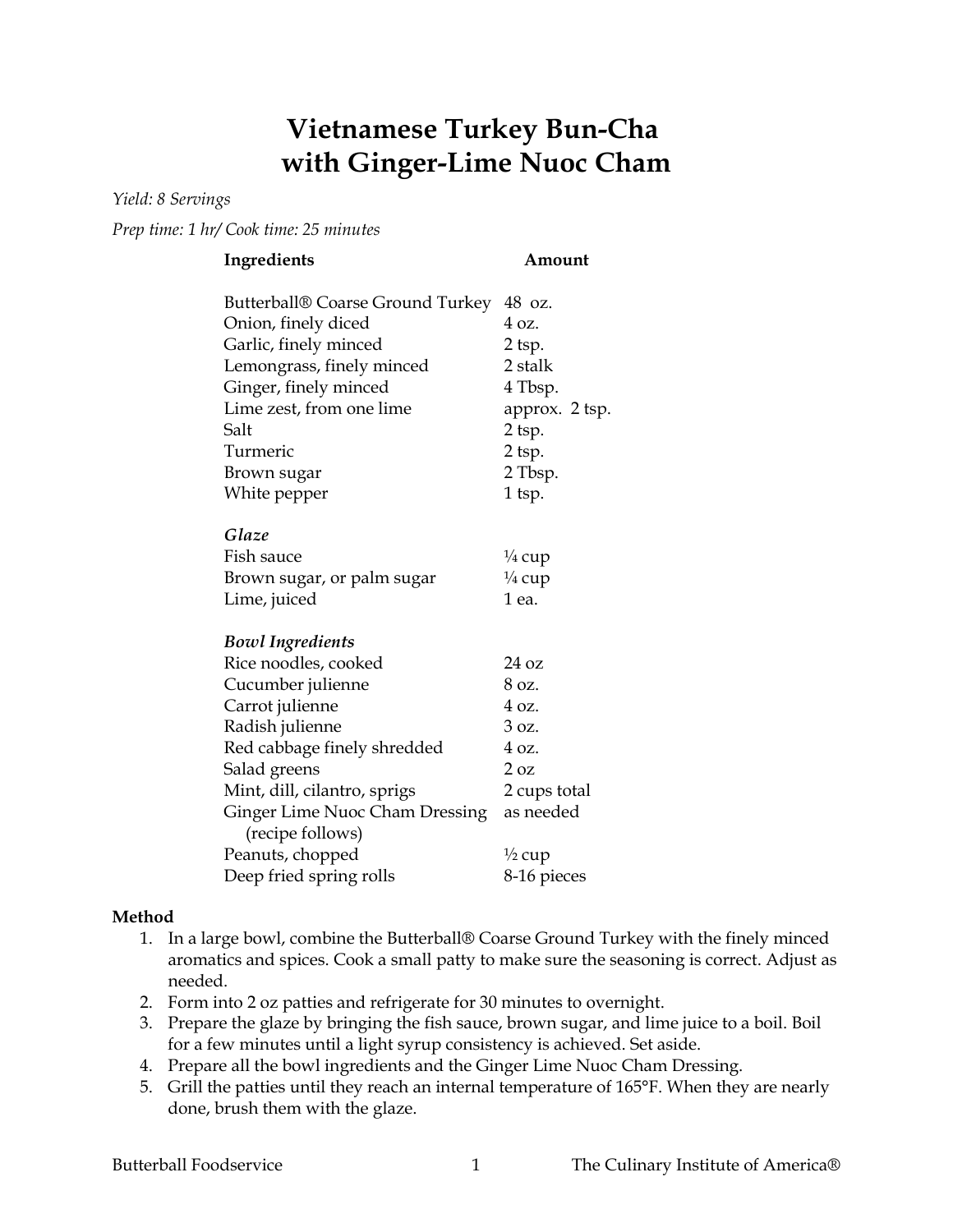*6. Assemble the bowl:* Place the rice noodles in individual serving bowls. Dress the cucumber, carrot, radish cabbage, salad greens and herbs with a little dressing. Arrange all on the rice noodles with the patties. Serve garnished with chopped peanuts and crispy spring rolls.